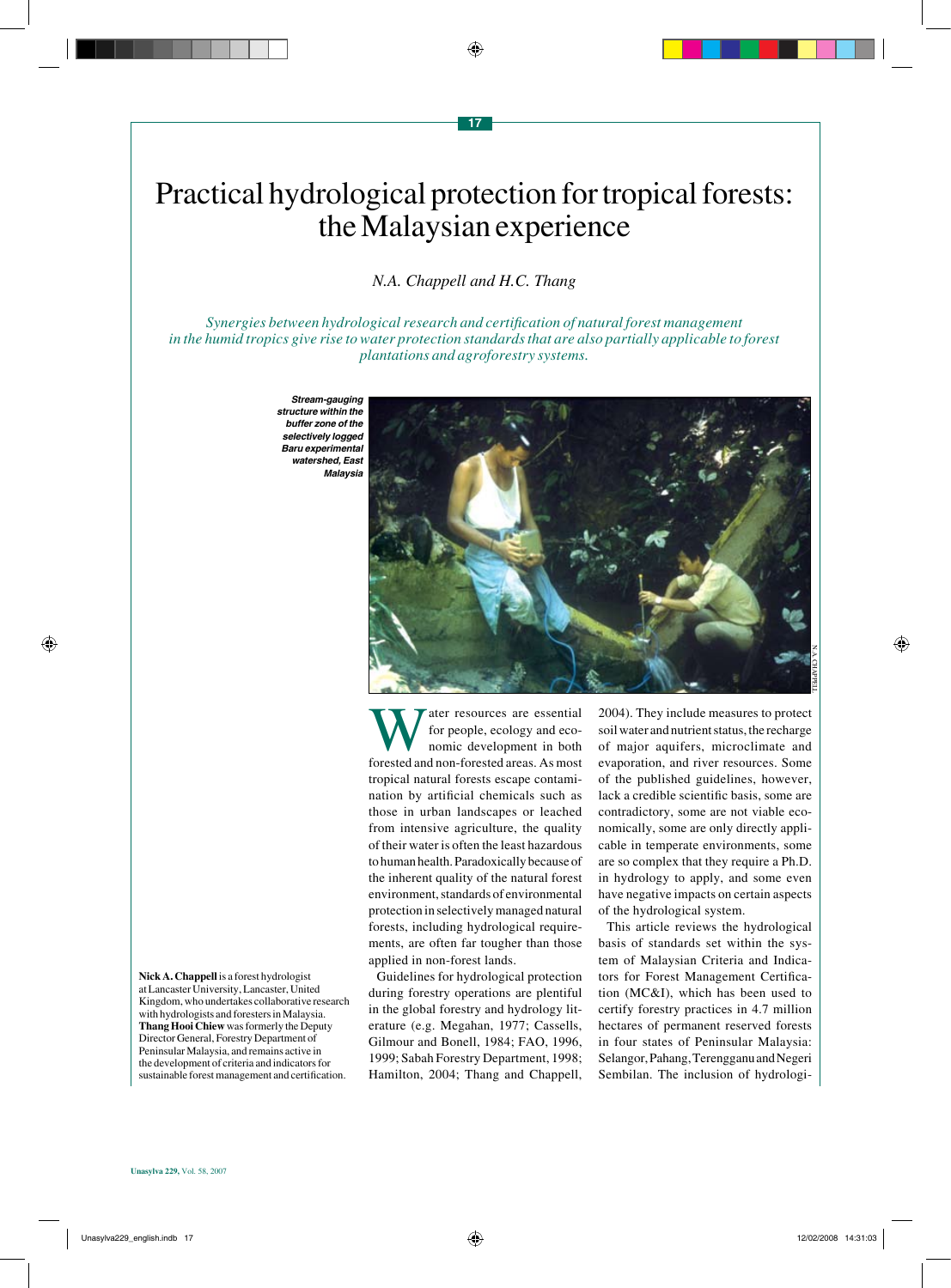cal standards in the certification system ensures their universal application in all certified forest management units. The article identifies what the authors consider to be the single most important hydrological standard – the watercourse buffer zone – and considers its application outside certified natural forests, which is important because many tropical natural forests are being converted with no certified hydrological standards to agriculture, agroforestry and urban landscapes. The lessons learned in Malaysia's relatively well-developed forestry sector, particularly those supported by primary hydrological research, may be useful for wider application in other tropical countries.

## **STANDARDS FOR HYDROLOGICAL PROTECTION**

The Malaysian Criteria and Indictors for Forest Management Certification (Thang, 1996; MTCC, 2001, 2004) contain standards of performance or verifiers used to benefit the hydrological system through protection of the forest canopy and the ground (soil and water). Some of the standards are directly aimed at hydrological protection, while others, notably those related to minimizing collateral canopy damage, have an indirect impact on hydrological phenomena. For example, canopy disturbance caused by the opening of forest roads and subsequent selective harvesting can be minimized by reducedimpact logging (Pinard, Putz and Tay, 2000) to reduce damage to the remaining stand, especially the younger stems, and to biodiversity (Thang, 1987). This has the indirect hydrological benefit of reducing the change in the forest microclimate, minimizing declines in evapotranspiration (Nik and Harding, 1992; Chappell *et al*., 2004b), while also reducing biomass loss and its impact on nutrient and carbon leakage (Yusop, 1989).

Quantitatively, river sediment load and turbidity are the hydrological features most affected by commercial harvesting in tropical natural forests, as shown by a recent review (Chappell *et al*., 2004b).

Recent research, primarily in Malaysia, has shown that erosion, collapse of hollow-log culverts (along feeder roads and secondary haul roads) and landslides can increase river sediment loads 5- to 50-fold directly after selective harvesting (Chappell *et al*., 2004a,b). The elevated sediment loads impair fish habitat, heighten flood risk downstream, increase the costs of treatment for potable water supplies and lead to the inundation of offshore coral beds.

Forestry measures that can reduce these changes and promote rapid recovery are consequently the most important standards for hydrological protection. In production forests of Malaysian permanent reserved forests, erosion, log-culvert collapse and landslides are primarily related to ground disturbance along skid trails (i.e. routes used by tracked skidders in log yarding) and haul roads (i.e. engineered roads used by timber lorries) by blade cutting, compaction, slope cutting and stream crossings. Canopy opening is only a secondary factor (Chappell *et al*., 2004a). While the Malaysian criteria and indicators encourage minimization of the number of skid trails and haul roads, the relationship between the density of road or trail networks and river sediment inputs is complex, since much of the road and trail network is disconnected from permanent watercourses (streams and rivers) (Sidle *et al.*, 2004). However, where sediments reach permanent watercourses, sediment problems are easily transferred downstream over great distances.

The most hydrologically sensitive parts of the landscape are the watercourses with perennial flows and the road or trail crossing points (Chappell *et al*., 2007). To comply with the criteria and indicators for Peninsular Malaysia, along all permanent watercourses it is necessary to demarcate a buffer zone 10 m wide (5 m either side of the channel) in which vehicle access and tree cutting are restricted only to stream or river crossings with bridges or culverts.

Other criteria and indicator systems differ in the recommended placement and dimensions of such buffer zones. Some foresters have suggested that ephemeral channels, which by definition flow only during storms, should be protected (FAO, 1999; Cassells and Bruijnzeel, 2004), while others suggest that protection is unnecessary for watercourses narrower than 5 m (Sist, Dykstra and Fimbel, 1998). In the humid tropics where drainage density (the length of watercourse with permanent flows per unit watershed area) is very high, if buffer zones were required for ephemeral channels they could take up 40 percent of the landscape (Thang and Chappell, 2004). Moreover, Chappell *et al*. (2004a) have shown that the greatest unit area input of sediments into channels is along first- to third-order channels (i.e. permanent streams to small rivers). This means that it is not critical to protect ephemeral channels, but it is important to buffer all permanent rivers and streams. This research thus endorses the hydrological standard universally applied within the forest reserves of the Malaysian states of Selangor, Pahang, Terengganu and Negeri Sembilan.

Road-initiated landslides in an experimental watershed of Ulu Segama Forest Reserve, East Malaysia, were observed to travel 150 and 500 m (Chappell *et al.*, 2004a). Although the haul roads in this area were located and built correctly, they were closer than this to permanent streams (see Table), indicating that sediment generated by major failures of cut-and-fill materials can reach permanent channels.

### **Mean distance from haul roads to permanent streams, Baru experimental watershed, Ulu Segama Forest Reserve, East Malaysia**

| <b>Stream type</b>   | <b>Distance</b><br>(m) |
|----------------------|------------------------|
| First-order streams  | 87                     |
| Second-order streams | 158                    |
| Third-order streams  | 255                    |
|                      |                        |

*Source:* Chappell *et al*., 2004a.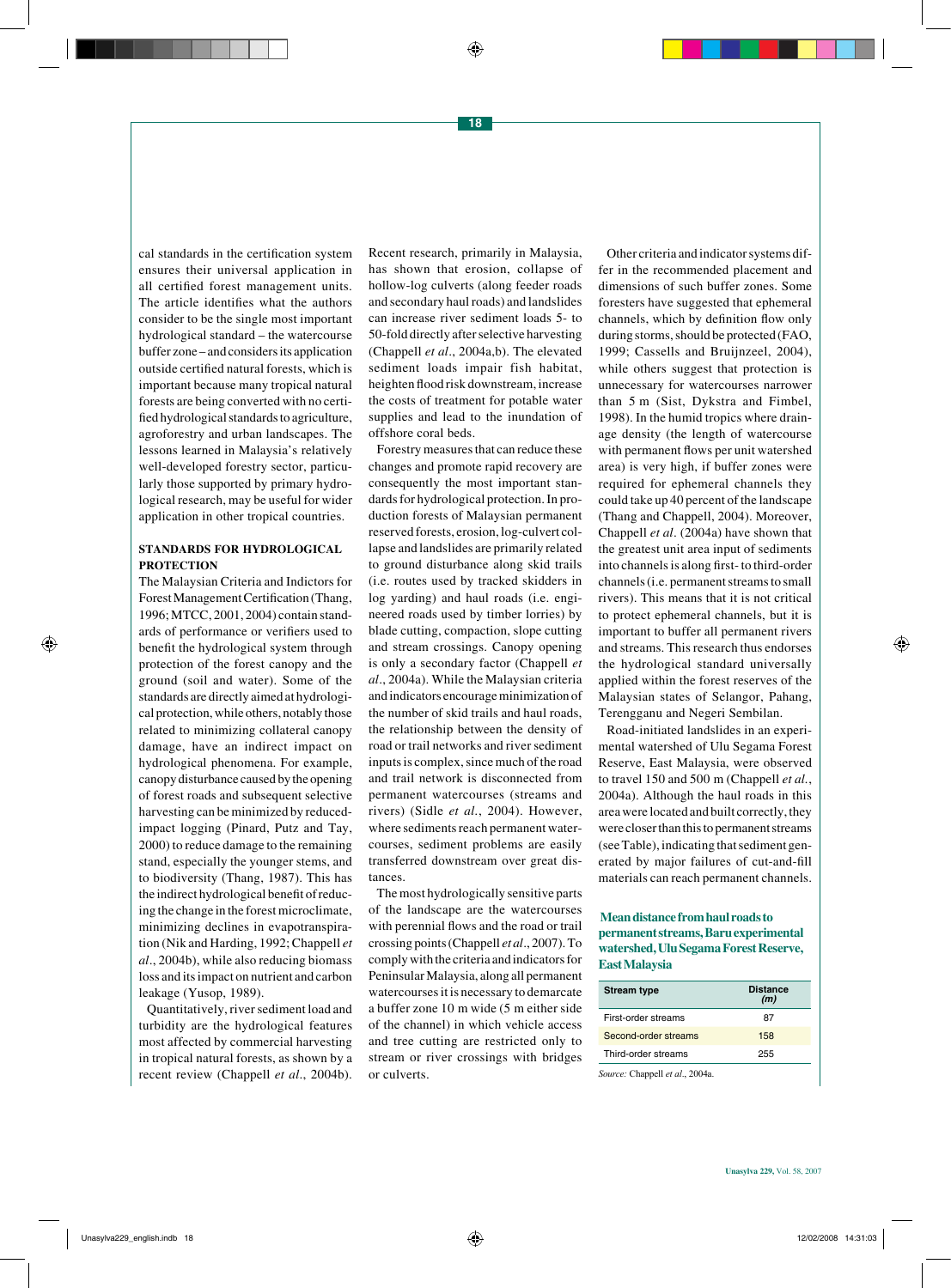

*500 m landslide below a secondary haul road (Baru*  **experimental watershed)**  *shortly after failure*

Thus, while the buffer zone may protect water by preventing skidders from using the watercourses as transport routes, it is not expected to trap sediments from upslope. Ziegler *et al.* (2006), working in agricultural landscapes in northern Viet Nam, have similarly questioned the effectiveness of buffer zones, even those up to 50 m wide, in trapping sediments. Bren (2000) and Chappell *et al*. (2006) have implied that prediction of the trap efficiency of buffer zones or the location of disturbance-sensitive streamside soils is currently too uncertain for practical application of variable-width buffer zones in forestry.

While skidders are prevented from using watercourses as routes within reducedimpact logging areas (e.g. Sabah Forestry Department, 1998), where skid trails cross permanent watercourses they have the potential to be significant points of input of sediments to streams and thence to rivers. The criteria and indicators for Peninsular Malaysia recommend various ways of crossing streams using either culverts or bridges. Hydrological research is needed to ensure that the allowed crossings, including the use of hollow logs which may collapse after a few years, are both hydrologically sound and cost effective in the long term. Helicopter and skyline yarding, tested on steep terrain in East Malaysia (Mannan and Awang, 1997), has the potential to reduce significantly the number of tracks in the forest by eliminating skidder use from these areas (FAO, 1996). While reducing the number of stream crossings is expected to decrease river sediment loads, direct evidence of the watershed-scale impact of these different yarding methods in the tropics has yet to be measured. The main haul roads, with concrete stream culverts, engineered bridges and gravel surfaces, are designed in such a way that their impacts on sediments are unlikely to persist long after the construction phase (Forestry Department Peninsular Malaysia, 1999).

Certification within the forest reserves of the states of Selangor, Pahang, Terengganu and Negeri Sembilan has encouraged the use of improved logging practices supported by fundamental hydrological research (Thang and Chappell, 2004). Land managers should ask if the application of these findings could be of value also for hydrological protection during forest clearance or the establishment of tropical timber plantations or agroforestry systems.

#### **PROTECTION IN UNCERTIFIED NATURAL FORESTS AND PLANTATIONS**

As described above, for protection against the largest hydrological changes associated with tropical natural forestry, establishing a 10 m wide buffer zone along all permanent streams and rivers during forest harvesting operations is effective. In forests where it would be economically unaffordable to meet all the physical environmental standards required for certification by international assessors, this single standard, if followed strictly, would provide some assurance of water resources protection in natural forests.

In many areas where conversion from

natural forest to forest plantations, agroforestry or other land uses is planned, it may not be considered logistically feasible to prevent most tree cutting in all permanent streamside zones. However, research has shown that application of the buffer designation used within Peninsular Malaysia's MC&I would restrict forest cutting (except at "well managed" stream crossings) from only 7 percent of the landscape for watercourse protection (Thang and Chappell, 2004) – less than the area of forest reserves normally gazetted for protection of biological and physical resources. Moreover, such a buffer offers some protection for the most hydrologically sensitive small streams (i.e. less than 5 m channel width) which are the most numerous channels in the landscape but are the least protected in most tropical forestry systems (Thang and Chappell, 2004; Chappell *et al*., 2007). If these "fingers" of natural forest cannot be kept, considerable hydrological benefits would still be obtained by minimizing skidder vehicle use within demarcated 10 m wide buffer zones alongside all permanent streams. Maintaining these ribbons of natural forest would also protect the aquatic habitat by reducing disturbances to stream-water temperature regimes associated with forest clearance (Davies and Nelson, 1994). Indeed, draft criteria and indicators for Malaysian forest plantations (MTCC, 2007) call for the 10 m buffer along all streams during conversion and after plantation establishment.

In agroforestry and intensive agricultural systems and in some forest plantation systems, the use of pesticides and artificial fertilizers greatly heightens the need to define and protect watercourses. In saturated streamside zones, where chemicals can reach streams quickly because they are generally carried more rapidly over land than through subsurface flow routes, prohibiting the use of chemicals is the best way to prevent their becoming a human health hazard; here streamside buffer zones with zero direct chemical applications may need to be wider than 5 m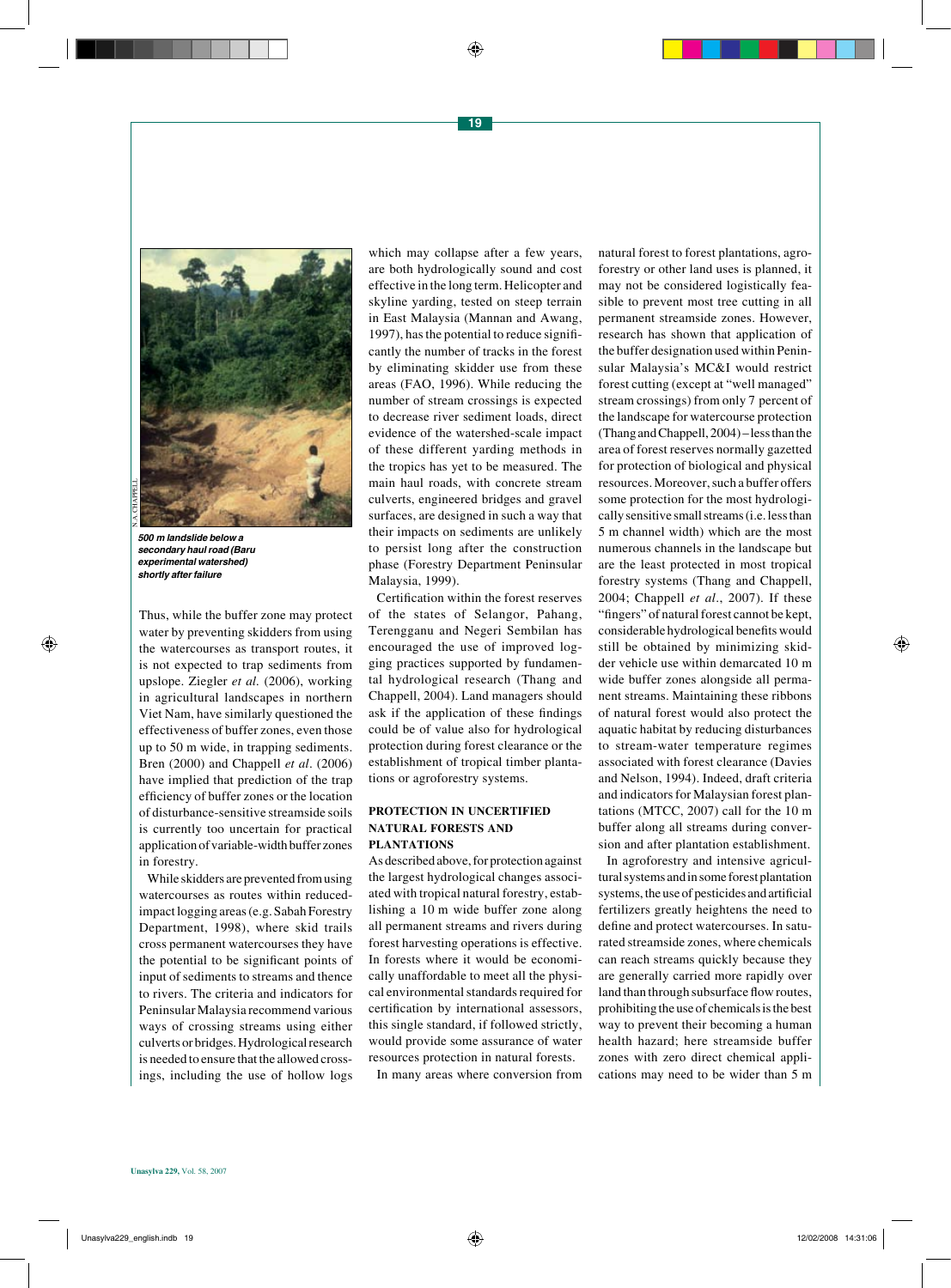to be effective (McKergow *et al*., 2004). The presence of natural forest within these streamside zones also reduces the likelihood of overland flow by enhancing evaporation and infiltration, and enhances the utilization of nutrients leaching from upslope areas, thereby reducing losses of chemicals into channel watercourses (McDowell, 2001).

#### **CONCLUSIONS**

The two decades of research on forestry practices and hydrological processes in Malaysia's natural forests that underlie the certification of hydrologically sound forestry practices in forest reserves of the states of Selangor, Pahang, Terengganu and Negeri Sembilan offer findings pertinent to sustainable forest management in other countries in the humid tropics. Reduced-impact logging techniques within several Malaysian states help maintain the hydrological functioning of rivers in natural forests (e.g. Nik and Harding, 1992; Yusop, 1989; Chappell *et al*., 2004b; Thang and Chappell, 2004). These rivers are of considerable importance for potable water supply because they are free from artificial chemical contamination. It is by influencing sediment load, however, that forestry practices have the largest impact on rivers in natural forests maintained for long-term timber production (Chappell *et al*., 2004b). The MC&I hydrological standards of performance for Peninsular Malaysia contain measures to mitigate impacts on sediment load (Thang and Chappell, 2004).

Despite the recent intensification of hydrological research within tropical natural forests (Bonell and Bruijnzeel, 2004), the impact of many forestry practices on tropical hydrological systems remains poorly quantified. Amounts and sources of river sediments in particular are extremely difficult to determine with accuracy because of the episodic nature of sediment delivery, the heterogeneity of the sediment sources and the high technological requirements for such measurements (Douglas *et al*., 1999; Chappell *et al*., 2004a). Despite these uncertainties, it is clear that small permanent streams – because they comprise the greatest length of perennial watercourse (Chappell *et al*., 2007) and receive the greatest sediment inputs per unit watershed area (Chappell *et al*., 2004a) – all need protection. Within certified forestry systems in Peninsular Malaysia, the placement of narrow buffer zones on small permanent streams:

- restricts skidder drivers from using small channels as routes, thereby reducing channel erosion;
- requires culverts or bridges to be placed at all road and trail crossings of permanent streams, reducing channel disturbance and disconnecting some slope sediment pathways from the channels;
- maintains canopy cover and hence microclimate along stream corridors.



*Buffer zone in the*  **Baru experimental**  *watershed, 17 years*  **after the first phase of**  *selective logging* 

These considerable benefits can be gained by limiting cutting and vehicle access from a relatively small area (less than 10 percent) of the landscape.

While few studies have addressed the hydrological impacts of forestry within tropical natural forests and associated mitigation strategies, almost none have addressed river turbidity for tropical plantations (Bonell and Bruijnzeel, 2004; Chappell, Tych and Bonell, 2007). There is an urgent need to extrapolate the findings of turbidity studies from tropical natural forests to watersheds with plantations, and to initiate new watershed-scale studies on river turbidity and water quality within timber or oil-palm plantations. Hydrological research is also needed to compare the value and economic impacts of buffer zones of different sizes within areas being converted to timber plantations and agroforestry systems.  $\blacklozenge$ 



## **Bibliography**

- **Bonell, M. & Bruijnzeel, L.A.** 2004. *Forests, water and people in the humid tropics*. Cambridge, UK, Cambridge University Press. **Bren, L.J.** 2000. A case study in the use of threshold measures of hydrologic loading in the design of stream buffer strips. *Forest Ecology and Management*, 132: 243–257
- **Cassells, D.S. & Bruijnzeel, L.A.** 2004. Guidelines for controlling vegetation, soil and water impacts of timber harvesting in the humid tropics. *In* M. Bonell & L.A. Bruijnzeel, eds, *Forests, water and people in the humid tropics*. Cambridge, UK, Cambridge University Press.
- **Cassells, D.S., Gilmour, D.A. & Bonell, M.** 1984. Watershed forest management practices in the tropical rainforests of north-eastern Australia. *In* C.L. O'Loughlin & A.J. Pearce, eds. *Effects of land use on erosion and slope stability*. Vienna, Austria, International Union of Forest Research Organizations (IUFRO).